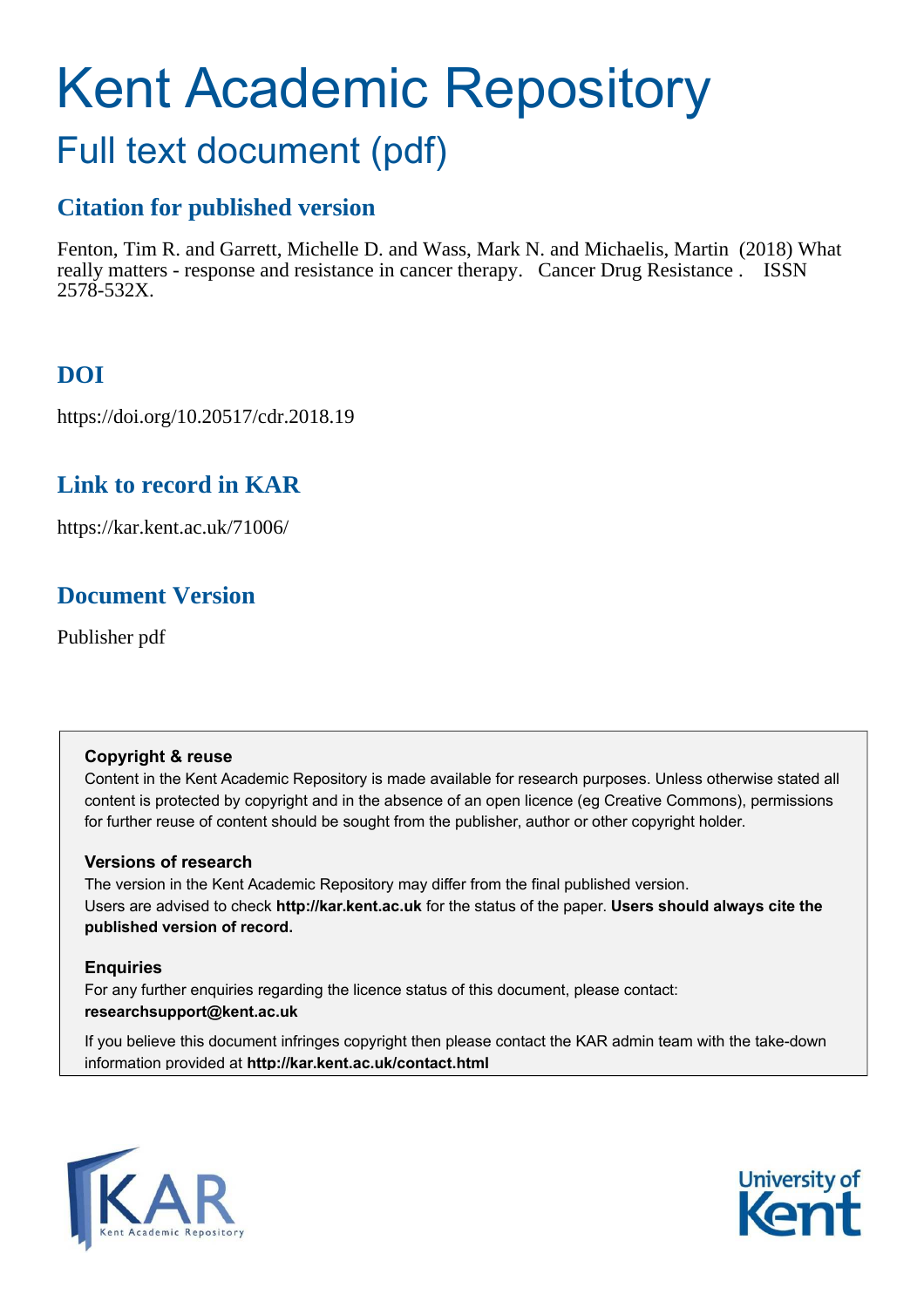**Cancer Drug Resistance**

#### **Editorial Open Access**

Check for updates

## **What really matters - response and resistance in cancer therapy**

**Tim R. Fenton, Michelle D. Garrett, Mark N. Wass, Martin Michaelis**

School of Biosciences, University of Kent, Canterbury CT2 7NJ, UK.

**Correspondence to:** Dr. Tim R. Fenton, Dr. Michelle D. Garrett, Dr. Mark N. Wass, and Dr. Martin Michaelis, School of Biosciences, University of Kent, Canterbury CT2 7NJ, UK. E-mails: t.fenton@kent.ac.uk; m.d.garrett@kent.ac.uk; m.n.wass@kent.ac.uk; m.michaelis@kent.ac.uk

**How to cite this article:** Fenton TR, Garrett MD, Wass MN, Michaelis M. What really matters - response and resistance in cancer therapy.Cancer Drug Resist 2018 Nov 5. [Online First]. http://dx.doi.org/10.20517/cdr.2018.19

**Received:** 12 Oct 2018 **First Decision:** 18 Oct 2018 **Revised:** 30 Oct 2018 **Accepted:** 30 Oct 2018 **Published:** 5 Nov 2018

**Science Editor:** Godefridus J. Peters **Copy Editor:** Huan-Liang Wu **Production Editor:** Zhong-Yu Guo

From 10th to 12th September of 2018, we held the first British Association of Cancer Research (BACR) Special Conference on "Response and Resistance in Cancer Therapy" at the University of Kent, Canterbury, UK. The conference theme is the subject of this Special Issue of *Cancer Drug Resistance* and we hope this editorial and the following contributions, will give you an insight into this important topic.

As we all know, cancer is a major global killer. According to Globocan (http://globocan.iarc.fr/Pages/ fact\_sheets\_cancer.aspx), there "were 14.1 million new cancer cases, 8.2 million cancer deaths and 32.6 million people living with cancer (within 5 years of diagnosis) in 2012 worldwide". Early diagnosis and local therapy including surgery and local radiotherapy with or without adjuvant chemotherapy have largely accounted for the progress made in curing cancer. Apart from a few exceptions (e.g., testicular cancer, Hodgkin's lymphoma, childhood acute lymphoblastic leukaemia) cure rates remain low for cancers that cannot be effectively treated by localised therapy. This is typically metastatic disease, which depends on systemic treatment. In such cases, the focus is largely placed on improving and prolonging life $11-7$ . .

It has often been argued that, because the outcome is particularly poor in metastatic disease, pathways driving metastasis constitute prime therapeutic targets<sup>[\[8-10\]](#page-2-0)</sup>. Although it is undoubtedly true that the presence of metastases is the number one determinant of poor outcomes in most types of cancer, the efficacy of therapeutic targets in this area is much less clear. The vast majority of cancers with poor prognosis already present with unresectable, typically metastatic disease at diagnosis, even if the metastases cannot be detected at that point<sup>[\[1,2,4,5\]](#page-2-0)</sup>. In this scenario, inhibition of further metastasis formation may prolong life but its curative potential is limited.

© The Author(s) 2018. **Open Access** This article is licensed under a Creative Commons Attribution 4.0  $\Omega$ (cc International License (https://creativecommons.org/licenses/by/4.0/), which permits unrestricted use, sharing, adaptation, distribution and reproduction in any medium or format, for any purpose, even commercially, as long as you give appropriate credit to the original author(s) and the source, provide a link to the Creative Commons license, and indicate if changes were made.



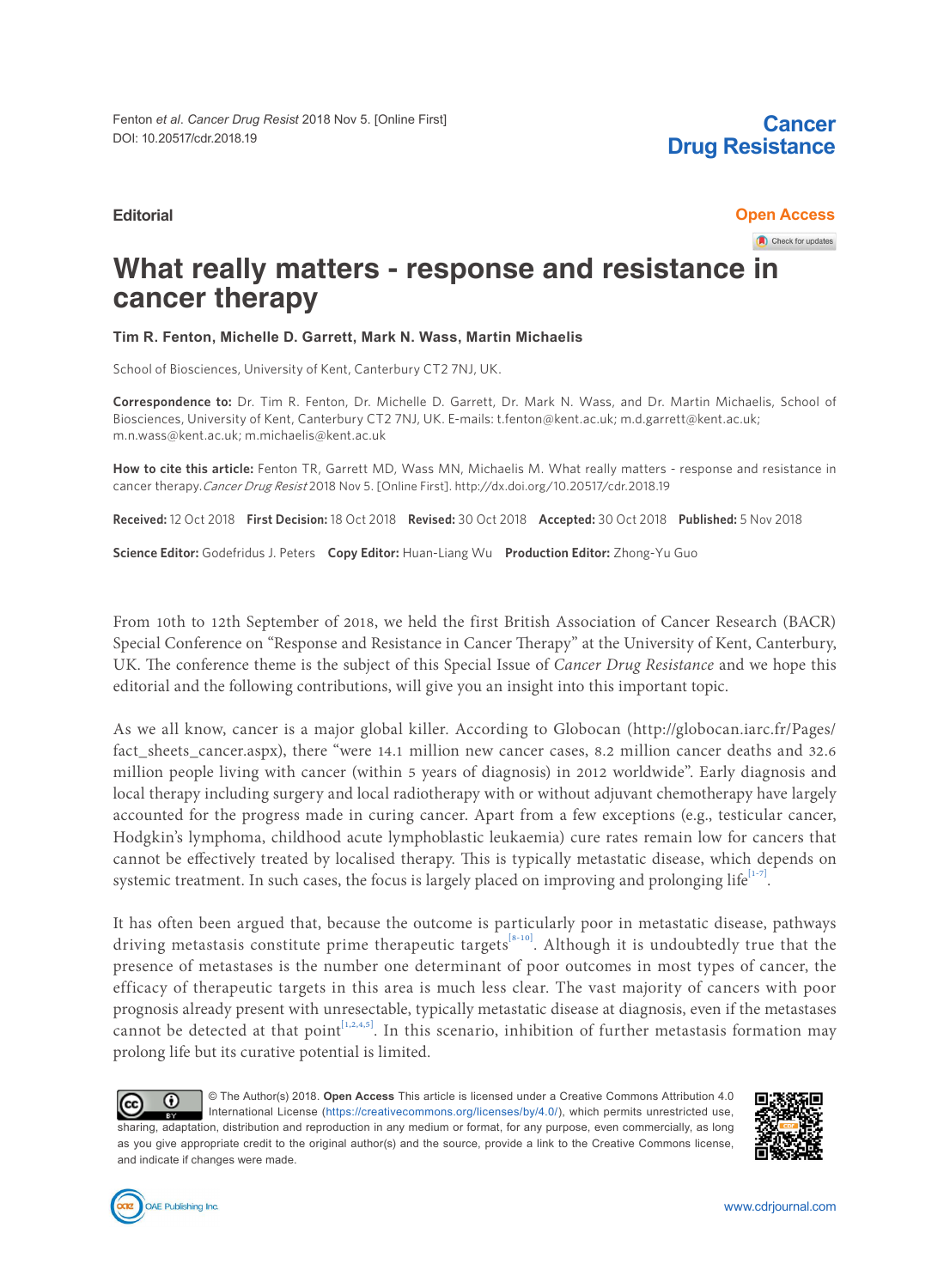<span id="page-2-0"></span>Unsatisfactory outcomes of systemic anti-cancer therapies in advanced, metastatic disease have also fuelled calls for better strategies for early diagnosis that detect cancer when it is still at a localised, manageable stage. However, biomarkers for the timely detection of most cancer types are currently still lacking [\[11-14\]](#page-3-0). Even if reliable biomarkers become available, early recognition may not always improve treatment outcome. For example, a mass screening programme for the early detection of neuroblastoma in children using vanillylmandelic acid as a biomarker was performed in Japan from 1985 to 2003. However, the programme was stopped because it resulted in an increased incidence of neuroblastoma but not in reduced mortality, indicating over diagnosis of cases that did not require therapy<sup>[\[15,16\]](#page-3-0)</sup>. The benefit of mammography-based screening programmes for breast cancer is also currently under dispute. Studies suggest that for every woman whose life is prolonged through breast cancer screening, ten women receive unnecessary treatment. Many women lose subjectively healthy lifetime, because treatment outcome is the same as if therapy had started upon the onset of symptoms. False positive results cause anxiety to afected women. Finally, overdetection, -diagnosis and -treatment of patients who would never have developed a clinically relevant disease is an issue<sup>[\[14,17-20\]](#page-3-0)</sup> .

Of course, we do not dispute the value of understanding metastasis formation, or, of early detection in cancer. We simply emphasise that for the foreseeable future, there will be patients who are diagnosed with advanced disease that requires systemic therapy. Hence, there is an ongoing need to develop better therapies for such patients. The main obstacle to this is resistance. Improved strategies are urgently required for those cancers that either fail to respond altogether to treatment ("intrinsic" or "upfront" resistance), or stop responding during treatment ("acquired" resistance).

Resistance to anti-cancer therapies is largely a consequence of the small therapeutic window often demonstrated by these treatments. The aim of every cancer therapy is to kill all cancer cells or at least to permanently stop their proliferation. In contrast to therapies designed to fight single cell pathogens (bacteria, fungi, parasites) or viruses, cancer cells are derived from host cells and do not offer specific ("foreign") targets in the same way. Instead they difer in the expression level of genes and the activation status of pathways that are also present in normal cells. Hence, therapeutic drug concentrations are commonly associated with adverse events. Cytotoxic anti-cancer therapies typically interfere with basic cellular processes by inducing DNA damage or targeting the process of cell division. They are generally applied at the "maximum tolerated dose", which makes further dosage increase impossible. Hence, even the formation of low-level resistance results in therapy failure<sup>[\[21-28\]](#page-3-0)</sup>. .

Some protein kinase inhibitors (e.g., first-generation epidermal growth factor receptor and BCR-ABL inhibitors) and antibodies interfere more specifically with cancer abnormalities and are characterised by better tolerability. However, resistance formation may be an even bigger issue as cures are rare and resistance formation often inevitable<sup>[\[26,27,29-35\]](#page-3-0)</sup>. This may be because it is easier for cancer cells to bypass their more selective impact, analogous to the rapid development of resistance to highly specific antiviral therapies; a well-known and recognised phenomenon<sup>[\[36-39\]](#page-3-0)</sup>. .

Immunotherapies, in particular immune checkpoint inhibitors including cytotoxic T lymphocyte associate protein-4, programmed cell death 1 (PD-1), and PD-ligand 1, inhibitors have shown great promise for subgroups of patients suffering from specific forms of cancer including melanoma, renal-cell carcinoma, non-small-cell lung cancer, and head and neck cancer. Although these therapies are transformative for some patients, many do not benefit and long-term responses only occur in a minority of patients. The mechanisms underlying these differences are poorly understood, and biomarkers that would predict therapy response are lacking. In addition, immune checkpoint inhibitor-based therapies are also associated with severe adverse events. Hence, toxicity and resistance are also important issues during the development and improvement of such therapies<sup>[\[40-42\]](#page-3-0)</sup>. .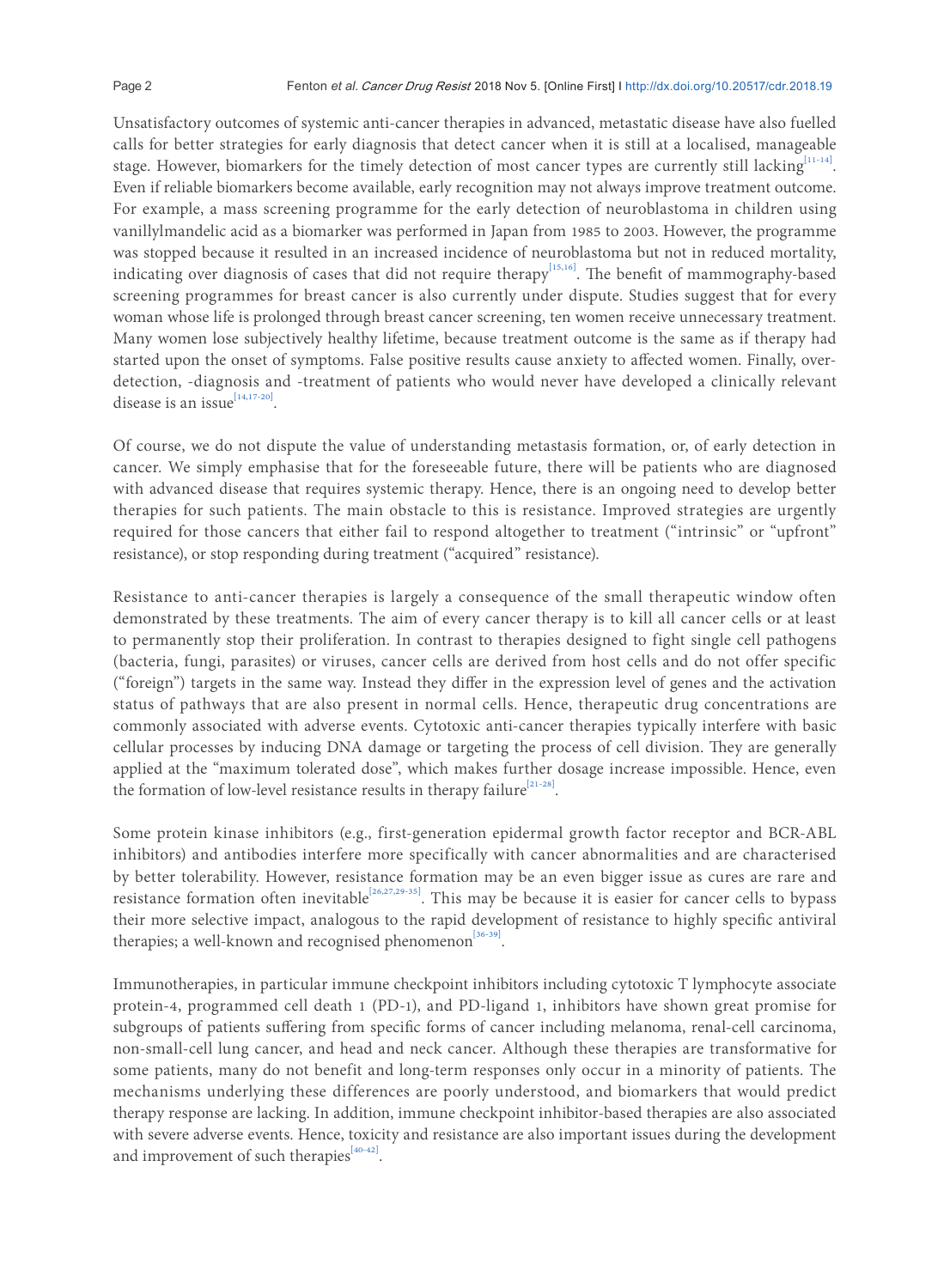<span id="page-3-0"></span>In conclusion, a lack of response or resistance to anti-cancer therapies, whichever you prefer to call it, is the key obstacle that needs to be overcome to improve therapy outcomes in patients diagnosed with advanced disease who depend on systemic therapies. You will see from the conference abstracts and the contributions to this Special Issue that a wide spectrum of aspects of response and resistance in cancer were covered at the conference. We would like to thank all the contributors to this Special Issue and hope that you, the reader, will find the topic and content both interesting and useful. Finally, we encourage you to join us at the follow-up 2nd BACR Conference on Response and Resistance in Cancer Therapy, which is planned for 15th to 17th June 2020 at the University of Kent in Canterbury, UK.

#### **DECLARATIONS**

#### **Authorsí contributions**

All authors contributed to the writing and revision of the article and read and approved the inal version.

#### **Availability of data and materials**

Not applicable.

## **Financial support and sponsorship**

None.

#### **Conflicts of interest**

All authors declared that there are no conflicts of interest.

#### **Ethical approval and consent to participate**

Not applicable.

#### **Consent for publication**

Not applicable.

#### **Copyright**

© The Author(s) 2018.

#### **REFERENCES**

- 1. Kamat AM, Hahn NM, Efstathiou JA, Lerner SP, Malmström PU, et al. Bladder cancer. Lancet 2016;388:2796-810.
- 2. Harbeck N, Gnant M. Breast cancer. Lancet 2017;389:1134-50.
- 3. Iacobucci I, Mullighan CG. Genetic basis of acute lymphoblastic leukemia. J Clin Oncol 2017;35:975-83.
- 4. Litwin MS, Tan HJ. The diagnosis and treatment of prostate cancer: a review. JAMA 2017;317:2532-42.
- 5. Herbst RS, Morgensztern D, Boshoff C. The biology and management of non-small cell lung cancer. Nature 2018;553:446-54.
- 6. Lim SH, Johnson PWM. Optimizing therapy in advanced-stage Hodgkin lymphoma. Blood 2018;131:1679-88.
- 7. Pierorazio PM, Albers P, Black PC, Tandstad T, Heidenreich A, et al. Non-risk-adapted surveillance for stage I testicular cancer: critical review and summary. Eur Urol 2018;73:899-907.
- 8. Steeg PS. Targeting metastasis. Nat Rev Cancer 2016;16:201-18.
- 9. Paul CD, Mistriotis P, Konstantopoulos K. Cancer cell motility: lessons from migration in confined spaces. Nat Rev Cancer 2017;17:131-40.
- 10. Hamidi H, Ivaska J. Every step of the way: integrins in cancer progression and metastasis. Nat Rev Cancer 2018;18:533-48.
- 11. Sopik V, Rosen B, Giannakeas V, Narod SA. Why have ovarian cancer mortality rates declined? Part III. Prospects for the future. Gynecol Oncol 2015;138:757-61.
- 12. Erben V, Bhardwaj M, Schrotz-King P, Brenner H. Metabolomics biomarkers for detection of colorectal neoplasms: a systematic review. Cancers (Basel) 2018;10:E246.
- 13. Li J, Han X, Yu X, Xu Z, Yang G, et al. Clinical applications of liquid biopsy as prognostic and predictive biomarkers in hepatocellular carcinoma: circulating tumor cells and circulating tumor DNA. J Exp Clin Cancer Res 2018;37:213.
- 14. Loke SY, Lee ASG. The future of blood-based biomarkers for the early detection of breast cancer. Eur J Cancer 2018;92:54-68.